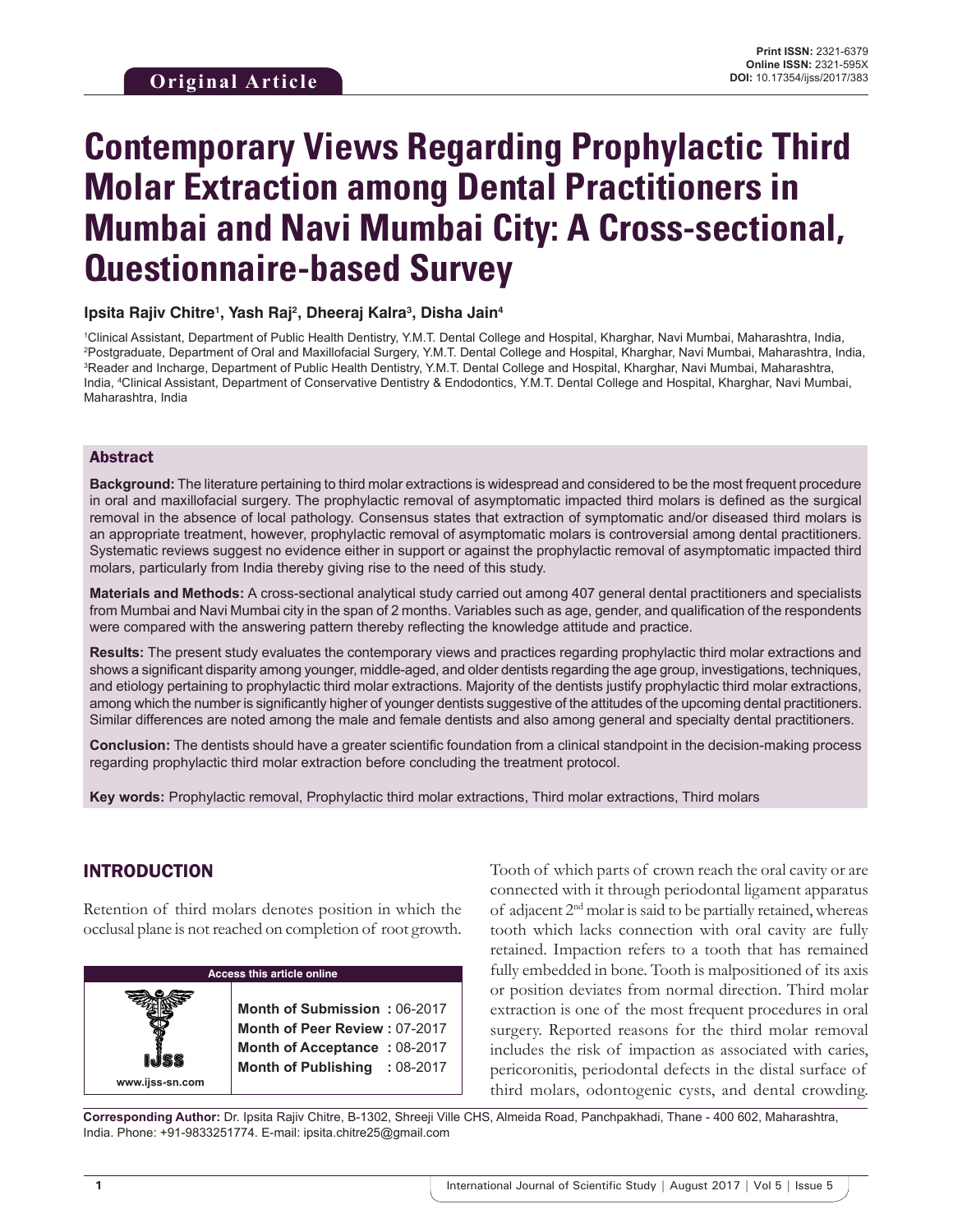Prospective studies suggest that dentists recommend extraction of third molars in 59% of patients in view of reducing the future problems, but the power to predict third molar eruption is low as most of the prediction has not been scientifically proven, thereby cannot be reliable. Systematic reviews suggest no evidence either in support or against prophylactic removal of asymptomatic impacted third molar even in adults, which brings us to conduct this survey, even after extensive literature search, we could not find any study which clearly indicated any opinion about prophylactic third molar removal, particularly from India thereby giving rise to the need of this survey.

# MATERIALS AND METHODS

The present study was a cross-sectional analytical study carried out among 407 general dental practitioners and specialists from Mumbai and Navi Mumbai city (aged from 21 to 70 years, mean 33.24  $\pm$  9.35) in the months of January and February, 2017.

A total of 440 questionnaires were distributed of which 410 were returned back giving a response rate of 93.18%.

Before the start of the study, a study protocol was submitted to the Institutional Ethics Committee which was reviewed by two-blinded reviewers, and due clearance was obtained from the same. Furthermore, necessary permissions were obtained from the principal of the dental college.

The instrument to record responses was a self-designed questionnaire consisting of two parts: Section I collected the demographic data (such as age, gender, and qualification) of the respondents, whereas Section II comprising of questions collected information about knowledge, attitude, and practice regarding prophylactic third molar extraction. The language of questionnaire was English.

Before the start of the main study, a pilot study was conducted among 25 practicing dentists and faculty from the same institution to check validity and reliability of the questionnaire. These study participants were not included in the main study. After a thorough discussion, two questions were changed initially which were leading to loss of meaning. Thus, construct validity could be obtained for the final questionnaire (Cronbach's alpha  $= 0.92$ ).

Mode of delivery of questionnaires was hand-to-hand personal visit to respective clinics with two rounds of follow-up for non-responding participants in the city of Mumbai and Navi Mumbai. Participation in the present study was kept voluntary and anonymous. Only those who were willing to fill the questionnaire and thereby participating in the study were included. Practitioners absent/not willing to participate/not willing to meet the primary investigator were excluded and another practitioner was substituted in the same place from the same cluster.

To get a representative sample of the entire geographical area, the city, and suburbs of Mumbai and Navi Mumbai were divided into four blocks (clusters), and simple random sampling was followed in each of the clusters. This type of sampling technique ensured equal representation of older and newer clinics, clinics from main city and peripheral suburbs, involvement of general and specialty practitioners, young and old practitioners of both genders. Sample size was determined using single proportion formula with four cluster design as follows:

$$
n = \frac{(Z\alpha)^2 \left[ p(1-p)\right]^2}{d^2}
$$

Where,

 $Z\alpha$  is the Z variant of type I error which is equal to 1.96 (constant).

p is equal to expected proportion of knowledge level among study participants taken as 50%.

d is equal to expected error in the study taken as 5%.

Thus, a sample size of 100 per cluster was obtained giving a total sample size of 400.

## **Statistical Analysis**

All filled questionnaire forms were scrutinized for completeness of responses. Those which had missing entries were excluded. A final set of 407 questionnaire forms were serially numbered. Data were compiled onto MS-office Excel sheet for Windows (version 2010) and subject to statistical analysis using Statistical Package for the Social Sciences Software (SPSS version 22.0 IBM) and primer of biostatistics software. Demographic details of the study participants and responses to each question have been depicted as frequency (n) and percentage (%). Association of answering pattern of each question with independent variables such as age, gender, and qualification was calculated using Chi-square test. In case of multiple responses, a sum total of frequency for each response was calculated.  $P \leq 0.05$  was considered to be statistically significant keeping α error at 5% and β error at 20%.

# RESULTS

The present study carried out among 407 dental practitioners in Mumbai and Navi Mumbai city during the months of January and February, 2017 had participants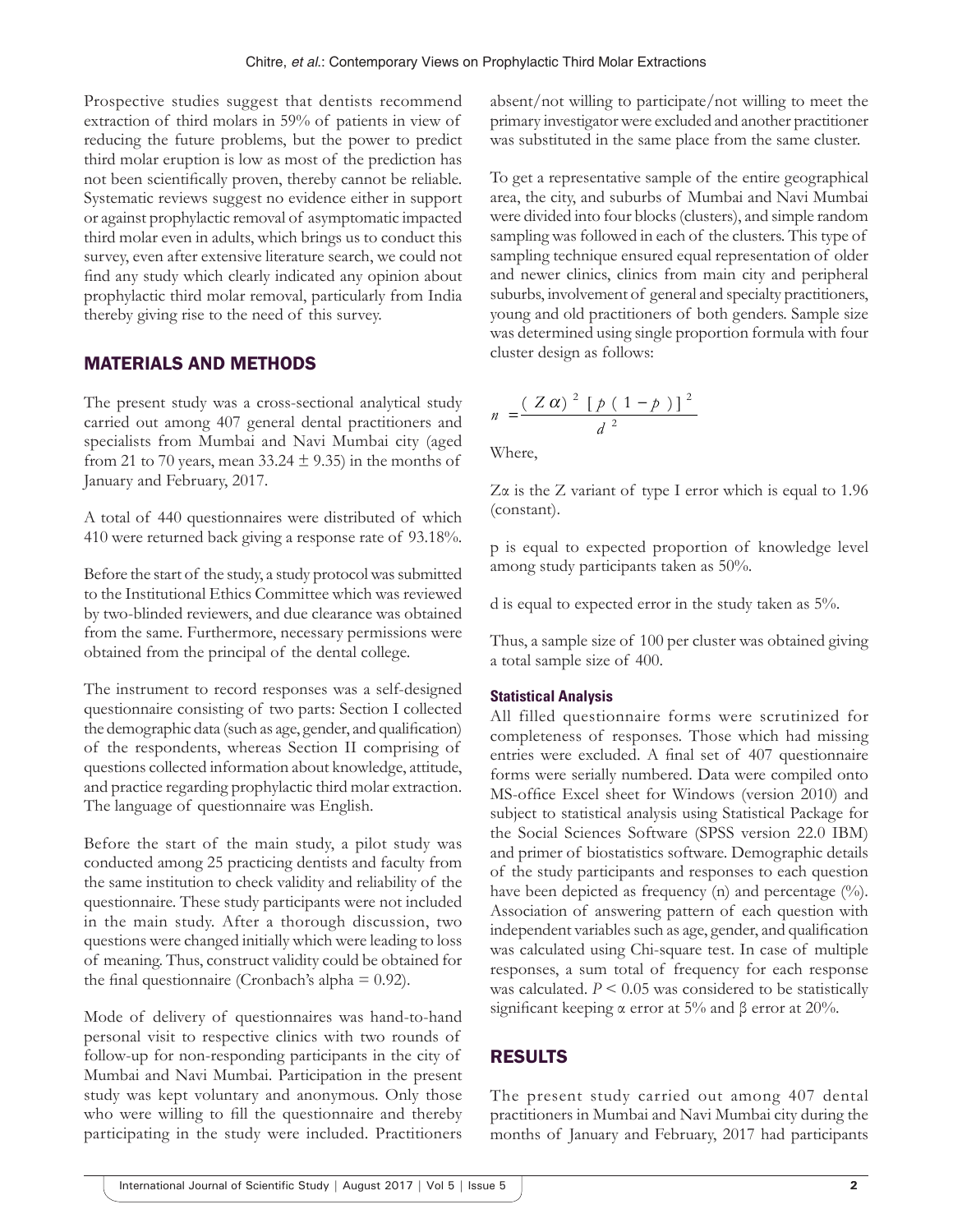with the mean age  $28.42 \pm 3.75$  with 223 (54.79%) females and 184 (45.20%) males, 239 (58.72%) BDS, and 168 (41.27%) MDS. Frequencies and percentages of each of the 17 questions have been presented in Table 1.

#### **Age Wise**

In comparison of age with various responses, majority of the dental practitioners considered 18-30 years as the most commonly visiting age group for prophylactic third molar extractions among which the number of younger dentists  $(n = 180)$  was significantly greater as compared to middleaged ( $n = 100$ ) and older-aged ( $n = 65$ ) dentists ( $P = 0.002$ ). Most of the younger-aged ( $n = 161$ ) and middleaged  $(n = 81)$  dentists prefer consulting oral surgeons for prophylactic third molar extractions as compared to older dentists ( $n = 46$ ), however, the number of younger dentists was significantly higher than middle-aged dentists. Whereas, majority of the older dentists (*n* = 53) prefer

| Table 1: Responses to all 17 questions (frequency and percentage)                      |                                  |                           |
|----------------------------------------------------------------------------------------|----------------------------------|---------------------------|
| <b>Questions</b>                                                                       | <b>Responses</b>                 | <b>Frequency</b><br>n (%) |
| Commonly encountered age group. For prophylactic third molar extraction                | <18 years                        | 24 (5.530)                |
|                                                                                        | 18-30 years                      | 346 (79.724)              |
|                                                                                        | >30 years                        | 64 (14.747)               |
| Referral of patient for prophylactic third molar extraction                            | Self                             | 333 (72.078)              |
|                                                                                        | Referred by dentists             | 80 (17.316)               |
|                                                                                        | Referred by orthodontists        | 28 (6.061)                |
|                                                                                        | <b>Others</b>                    | 20 (4.329)                |
|                                                                                        | No response                      | 1(0.216)                  |
| Prophylactic third molar extractions performed by                                      | Self                             | 161 (35.076)              |
|                                                                                        | Oral surgeon                     | 285 (62.092)              |
|                                                                                        | Others                           | 8(1.743)                  |
|                                                                                        | No response                      | 5(1.089)                  |
| Awareness about any guidelines related to prophylactic third molar extraction          | Yes                              | 35 (8.600)                |
|                                                                                        | <b>No</b>                        | 345 (84.767)              |
|                                                                                        | No response                      | 27 (6.634)                |
| Patients presenting any past history of pain/swelling                                  | Yes                              | 373 (91.646)              |
|                                                                                        | <b>No</b>                        | 30 (7.371)                |
|                                                                                        | Sometimes                        | 3(0.737)                  |
|                                                                                        | No response                      | 1(0.246)                  |
| Common reasons for patients visiting the dental clinic for prophylactic third molar    | Undergoing orthodontic treatment | 86 (18.182)               |
| extraction                                                                             | Before orthodontic treatment     | 80 (16.913)               |
|                                                                                        | Any pathology associated         | 242 (51.163)              |
|                                                                                        | All patients willingly           | 40 (8.457)                |
|                                                                                        | Others                           | 13 (2.748)                |
|                                                                                        | No response                      | 12 (2.537)                |
| Routinely carried out investigations before third molar extraction                     | <b>IOPA</b>                      | 104 (16.801)              |
|                                                                                        | <b>RVG</b>                       | 92 (14.863)               |
|                                                                                        | Lateral cephalogram              | 7(1.131)                  |
|                                                                                        | Lateral oblique                  | 1(0.162)                  |
|                                                                                        | <b>OPG</b>                       | 325 (52.504)              |
|                                                                                        | <b>CBCT</b>                      | 81 (13.086)               |
|                                                                                        | Others                           | 6(0.969)                  |
| Preference of extracting opposing third molars for the patients who had undergone      | Yes                              | 252 (61.916)              |
| opposing third molar extractions                                                       | No                               | 155 (38.084)              |
| Cost-effectiveness of prophylactic third molar extractions in view of complications    | Yes                              | 288 (70.762)              |
|                                                                                        | <b>No</b>                        | 107 (26.290)              |
|                                                                                        | No response                      | 12 (2.948)                |
| Inclusion of post-operative complications in the consent form                          | Yes                              | 307 (75.430)              |
|                                                                                        | No                               | 99 (24.324)               |
|                                                                                        | No response                      | 1(0.246)                  |
| Abandonment of prophylactic third molar extraction cases in view of post-operative     | Yes                              | 128 (31.450)              |
| complications                                                                          | No                               | 257 (63.145)              |
|                                                                                        | No response                      | 22 (5.405)                |
| Variation in terms of charges for prophylactic and symptomatic third molar extractions | Yes                              | 69 (16.953)               |
|                                                                                        | No                               | 331 (81.327)              |
|                                                                                        | No response                      | 7(1.720)                  |
| Justifiability of prophylactic third molar extractions                                 | Yes                              | 317 (77.887)              |
|                                                                                        | No                               | 74 (18.182)               |
|                                                                                        | Can't say                        | 16 (3.931)                |

\*Indicates overall percentages of each response exceeding/reduced the total because of multiple/non‑response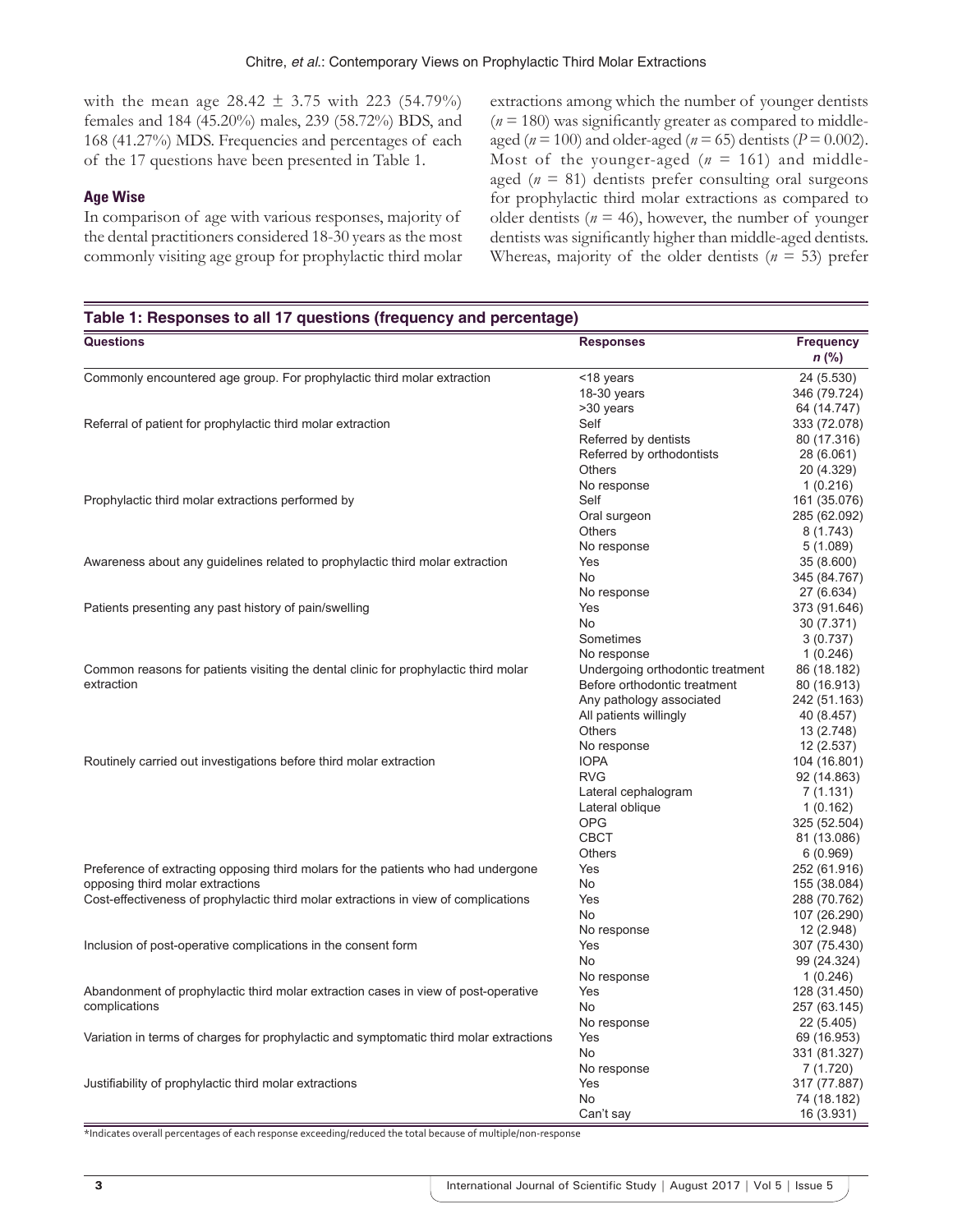extracting on their own ( $P \le 0.05$ ). Majority of dentists discern association of pathology as the most common reason for patient consultation among which the number of younger dentists ( $n = 127$ ) is significantly greater followed by the number of older- and middle-aged dentists. In opinion of maximum number of dentists (*n* = 325), panoramic radiographs are the most widely used investigation technique in which the number was significantly high of younger-aged dental practitioners (*n* = 170) as compared to middle-aged (*n* = 91) and older-aged  $(n=64)$  practitioners. Few of the younger dentists consider IOPA and RVG as the subsequent common investigation modality which is closely followed by middle- and olderage group of dentists. Few of the younger dentists also consider other investigation techniques, whereas only few of middle-aged and older-aged dentists consider opting other investigation techniques ( $P \leq 0.05$ ). Significantly greater number of dentists (*n* = 252) prefer extracting opposing third molars prophylactically when the patient has undergone opposing third molar extraction among which the number of younger dentists  $(n = 121)$  is significantly higher than middle-aged ( $n = 69$ ) and older-aged ( $n = 62$ ) group of dentists (*P* = 0.041). Almost all of the dentists (*n* = 347) justify prophylactic third molar extraction among which younger dentists ( $n = 170$ ) are significantly larger in number in relation to middle-aged (*n* = 90) and older-aged dentists ( $n = 57$ ) ( $P = 0.009$ ).

#### **Gender Wise**

In comparison of gender with various responses, majority of both female ( $n = 148$ ) and male dentists ( $n = 141$ ) prefer consulting an oral surgeon for prophylactic extraction of third molars, whereas few of the female dentists ( $n = 88$ ) prefer extracting on their own and a relatively less number of male dentists ( $n = 83$ ) prefer extracting on their own. A significantly higher number of male dentists prefer an OPG ( $n = 150$ ) followed by IOPA and RVG as an investigatory modality in comparison to female dentists who prefer IOPA (*n* = 54) more commonly over RVG and OPG. Considerably higher number of female dentists  $(n = 45)$  opt for CBCT as compared to their male  $(n = 35)$ counterparts. A slightly larger number of male dentists ( $n =$ 128) prefer extracting opposing third molar in comparison with females ( $n = 124$ ), but the female dentists have a much higher number  $(n = 99)$  of negative response as compared to males ( $n = 56$ ). In the opinion of the oral surgeons carrying their own consent forms, most of the male dentists  $(n = 105)$  answered no, whereas in contrast, most of the female dentists ( $n = 99$ ) answered yes ( $P < 0.05$ ).

#### **Qualification Wise**

Significantly larger number ( $n = 104$ ) of general dental practitioners (BDS) prefer extracting third molars on their own in comparison with the number  $(n = 57)$  of specialty dental practitioners (MDS). Majority of both consult oral surgeons for the same, however, the number of general dentists ( $n = 152$ ) is significantly greater than their specialist counterparts ( $n = 137$ ) ( $P = 0.022$ ). Majority of the general dentists ( $n = 108$ ) have their oral surgeons carrying their own consent form in comparison to very few specialty practitioners ( $n = 47$ ) ( $P < 0.05$ ).

#### **DISCUSSION**

According to the American Association of Oral and Maxillofacial Surgeons (AAOMS), "if there is no sufficient anatomical space for normal eruption, then extraction of such teeth at an early age is a valid and scientific management based on medical necessity."1 It is seen that impacted third molars in adolescents are most likely to develop pathologic indication, whereas impacted third molars in adults are unlikely to undergo significant pathological changes.2 The ideal age to determine whether or not to remove third molars is still under debate since impaction prediction has not been scientifically proven and it is a daunting task to predict this biological condition with any degree of reliability.<sup>3</sup> In our study, majority of the dentists consider 18-30 years (346) 79.72% as most common age group of patients undergoing prophylactic third molar extraction. Similarly, Blondeau and Daniel stated that these extractions should be done well before the age of 24 years particularly in female patients, and that older patients are at a greater risk of post-operative complications and permanent sequelae.<sup>4</sup> However, this is inconsistent with recent literature which suggests the treatment for asymptomatic impacted third molars in young adults, might be observation instead of prophylactic removal.5 Approximately 75% of individuals who receive regular dental care have their third molars removed.<sup>6</sup> In our study, maximum dentists (333) 72% stated that majority of the patients come on their own for prophylactic third molar extractions rather than referred by other dentists or orthodontists. Whereas, in a prospective study, it was shown that 59% of the patients were recommended by the general dentists for prophylactic third molar extractions mainly to prevent the future problems or because a third molar had an unfavorable orientation or was unlikely to erupt.<sup>7</sup> It was also noted by some authors that routine removal of asymptomatic unerupted or impacted third molars should not be recommended as the incidence of pathologies associated with them is extremely low and insignificant.<sup>7,8</sup> In a study on prophylactic removal of mandibular third molars in late 1980s, the number of molars designated for removal varied between 0 and 26 for general dental practitioners and between 3 and 21 for oral surgeons.<sup>9,10</sup> A great variation was observed among general dental practitioners and oral surgeons regarding asymptomatic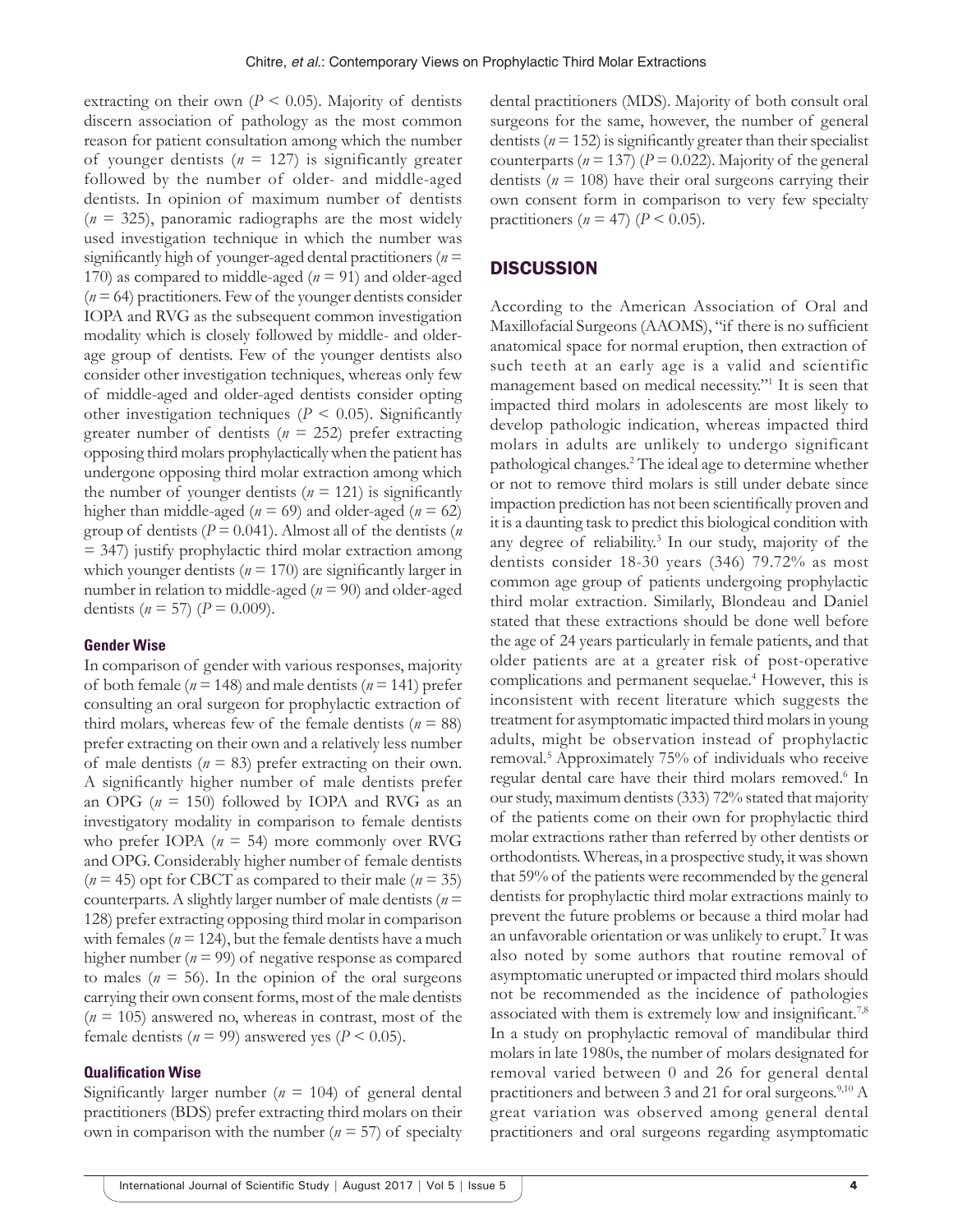third molar extractions by Knutsson *et al*. 9 Fuster Torres *et al*. in their study noted that most common reason for patient reference to their service of oral surgery by primary care dentists for prophylactic removal of third molars was 51.0% versus 46.1% in case of oral surgeons.11 On the contrary to our study (285), 62.09% of majority opted for consulting oral surgeons for performing prophylactic third molar extraction compared to general dental practitioners. This was consistent with the survey of Brazilian Oral and Maxillofacial Surgeons which stated that trainees in third molar surgery tended to recommend asymptomatic third molar extractions more frequently as compared to experienced oral and maxillofacial surgeons.12 In 1979, the National Institutes of Health held a consensus conference to try and formulate the guidelines on indications for third molar removal.13 It was a well-defined set of criteria for indications of third molar removal when there was evidence of pathology. Similarly, the National Institute for Clinical Excellence Guidance on third molar teeth describes the various complications which may occur from the extraction of third molar teeth but does not describe its benefits.<sup>14</sup> These guidelines are predominantly aimed at oral surgeons. In our study, maximum dentists (345) 84.76% were unaware about any guidelines regarding prophylactic removal of third molars. Only 4.29% of the dentists were aware about the guidelines among which all were oral surgeons. There are several reasons why most clinicians are not influenced by written practice guidelines. One reason is that these guidelines are focused not on clinicians but on the current state of scientific knowledge. There are no specific guidelines in literature which suggest prophylactic removal of third molars to avoid post-operative complications.15 On the contrary, current UK guidelines for the treatment of third molars are against prophylactic removal of clinically asymptomatic impacted teeth. 14 Many asymptomatic third molars are discovered on routine panoramic radiographs but pain is the most frequent complaint. Alling and Alling recognized that there can be clinical or radiographic signs of pathosis associated with a third molar which seems asymptomatic clinically and no symptoms by the patient.<sup>16</sup> In our study, majority  $(373)$ 91.64%, answered "yes" for the past history of pain or swelling associated with the third molars. Thus, "asymptomatic" does not mean risk-free, which may only be used to describe the not-so-common condition of a third molar which has erupted in satisfactory functional occlusion without periodontal pathosis, or remained deeply embedded without signs of pathosis or eruptive movement over an extended period.<sup>17</sup> According to Adeyemo, some reports in the literature have estimated the proportion of impacted asymptomatic third molar extractions to be between 18.0% and 50.7%.18 Similarly, in another study, it is evident that there was no difference between the mean

number of molars scheduled for removal between gross domestic products and oral surgeons of Sweden and Wales. However, in both the countries, the number of molars scheduled for prophylactic removal varied widely.19 In our study, for average number of extractions performed in 1 month, the mean for symptomatic extractions is 6.76  $\pm$  5.67 and mean for prophylactic extractions is 2.49 ± 3.11. According to Friedman, 50% of maxillary third molars which are classified as impacted will erupt normally with minimal discomfort if not removed prematurely.<sup>20</sup> Only 12% of truly impacted teeth will develop pathological lesions such as cysts or damage to the adjacent teeth.<sup>21,22</sup> In our study, majority dentists opted association of pathology (242) 51.16% to be the most common reason for patients consulting dental clinics for prophylactic third molar extractions followed by undergoing orthodontic treatment by (86) 18.18% and before orthodontic treatment by (80) 16.91%. Similarly, in another study, the principal reason for patient consultation was pain (50%) and infection (30.8%), that is, association of pathology, whereas principal indication of third molar extraction was prophylaxis followed by orthodontic reasons according to both the primary care dentists and the oral surgeon. $11$ However, in a study, it was stated that prophylactic extractions to prevent late anterior crowding was completely contradicted.23 In our study, for the question, common complication after retention of prophylactic third molar extraction majority opted for pulpal or periapical pathology in relation to the second molars followed by orthodontic complications such as crowding/orthodontic relapse/ malocclusion followed by pericoronitis followed by cyst formation followed by cheek biting/temporomandibular joint (TMJ) problem/nerve problem. Alling and Alling have cited observations of Goodsell - more 2<sup>nd</sup> molars are lost due to third molars being left in place than any other single reason. This includes unerupted and erupted wisdom teeth.<sup>16</sup> However, in another survey it was stated that tilted third molars may not always be the guilty factor for causing caries in the second molar.24 Daley TD also stated that the incidence of dental caries of second molars varied from 1% to 4.5%.25 Fear of second molar caries is not a justification for prophylactic removal.<sup>2</sup> According to David, the decision of removal or retention of third molars for orthodontic patients could be postponed until the end of treatment, except those cases where it is mandatory before treatment.<sup>26</sup> The association of lower incisor crowding and impacted third molars is not significant.27 Lindqvist and Thilander concluded that "the space change on the extraction side was improved relation to the control side in 70% cases, hence extraction could be recommended in severe crowding.<sup>28</sup>" According to Dr. Safeena, pericoronitis is the most common indication for third molar surgery.<sup>2</sup> A study reported that over 4 years of follow-up, 10% of lower third molars develop pericoronitis.<sup>5</sup> Shafer *et al.* have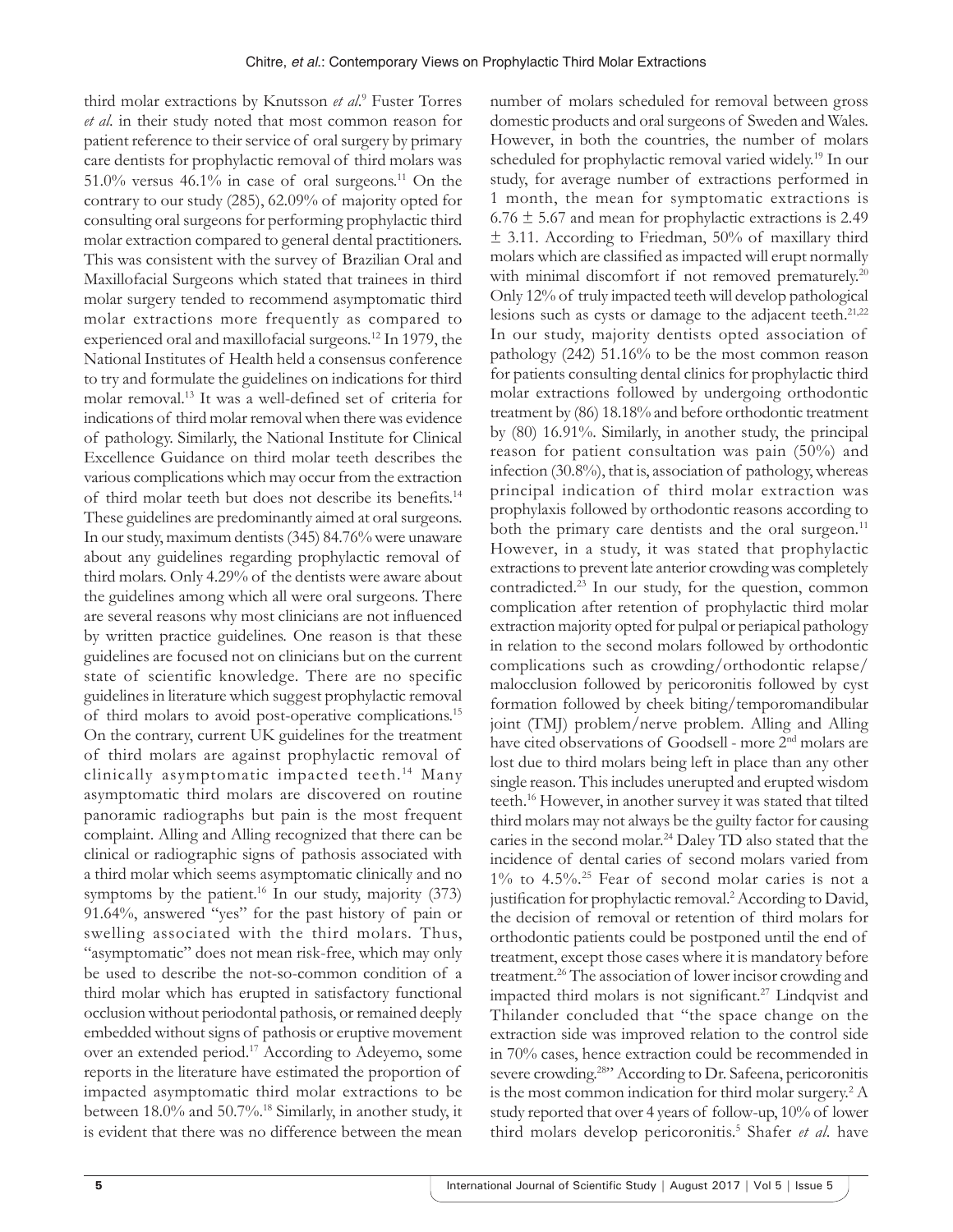reported an incidence of cyst formation associated with impacted third molar of 2.31%.<sup>29</sup>

Many techniques have been applied for the prediction of asymptomatic third molar impaction or eruption among which are panoramic radiographs, intraoral periapical radiographs, lateral cephalograms, and cone-beam computed tomography (CBCT) estimating the relationship between the third molars and space available for eruption. Panoramic radiograph is the standard imaging technique used widely. However, magnification and distortion defects are common which may lead to difficulty in assessing the exact position of wisdom tooth, whereas CBCT is the most appropriate technique. In our study, most common investigation done before prophylactic third molar extraction, majority answered it to be OPG (325) 52.50% followed by IOPA  $(104)$  16.80% followed by RVG  $(92)$ 14.86% followed by CBCT (81) 13.08% followed by lateral cephalogram (7) 1.13% followed by others (including blood investigations) (6) 0.96% followed by lateral oblique (1) 0.1%. In a study of Brazilian OMFS, it was shown that few oral surgeons tended to extract impacted deep third molars based only on the findings of panoramic radiographs and also performed coronectomy twice as frequently to access deep lower third molars without resolving to CBCT.12 White and Proffit suggested that an asymptomatic third molar does not always mean pathology free. Hence, radiographic assessment is mandatory before indicating extraction to exclude existence of underlying pathologies.30 Reviews suggest that mandibular third molars are scheduled more commonly for extraction as compared to maxillary third molars. However, this is likely to be accompanied by subsequent extraction of maxillary third molars for the prophylactic benefit of avoiding sequelae resulting from the unopposed supraeruption of the opposing tooth.17 In our study, majority answered yes (252) 61.91% for extracting opposing molar if the opposing molar has been extracted. Furthermore, Adeyemo *et al*. corroborated this for the avoidance of the risk of increased morbidity following pathology associated with retained impacted third molar.<sup>3</sup> In a study sponsored by AAOMS seems to conclude that it may be cost-effective to remove third molar before patient's 25<sup>th</sup> birthday. The United States nearly spends some 3 billion dollars annually to remove impacted third molars. According to Hill, even a 30% reduction on that figure would represent huge saving.31 In our survey, for the question of cost effectiveness of prophylactic third molar extraction in view of complications in the future, majority answered option yes (288) 70.76%. This is inconsistent with the review of Kandaswamy where it is stated that extraction of third molar without pathology involves more expenditure to the patients as well as risk of post-operative complications.<sup>32</sup> Rate of complications according to Dr. Safeena after

and 21.5% in older age (age 25-81). Furthermore, there will be more complications following prophylactic third molar extraction rather than pathologically involved third molars.2 Baqain has stated pain, swelling and trismus to be the most common post-operative complications.<sup>32</sup> Whereas, in our study, most common was pain/swelling followed by dry socket followed by paresthesia followed by trismus. In a retrospective study, it was stated that mandibular third molars requiring osteotomy have a greater risk of postoperative complications.33 According to Navvab *et al*., pain was the most common complication whereas mandibular fracture was the least common. Furthermore, horizontally angled molars posed the most complications.<sup>34</sup> In our study, although angulation of molars was not taken into consideration and it was a drawback. In a study, incidence of paresthesia has been reported to occur in 1-5% of patients undergoing third molar removal, whereas the rate of TMJ symptoms was much higher.<sup>35-37</sup> According to Song *et al.*, rate of dry socket varies from 0% to 35%.<sup>8</sup> It was shown in some health-care institution audits that the patients having their third molar removed for no valid reason ranged from 18% to 60%.<sup>38-41</sup> Whereas, in our study, the mean response for patient agreement for prophylactic third molar extraction was  $40.73 \pm 28.56$ . It is of paramount importance to inform the patient about the possible complications that may occur during and after the treatment, making them aware of the fact that any unexpected situation should be dealt with best possible way before any surgical procedure. The four most common post-operative complications reported in the literature of third molar removal are localized alveolar osteitis, infection, bleeding, and paresthesia.<sup>42,43</sup> Incidence of inferior alveolar and lingual nerve injuries reported ranged from 0.4% to 22% but most of these injuries undergo spontaneous recovery.<sup>44</sup> In our survey, majority (307) 75.43% answered yes for inclusion of post-operative complications in the consent form among which pain/ swelling was most commonly included as a complication in the consent form followed by trismus, paresthesia, post-operative bleeding, and fracture/TMJ problems. In our study, majority of the dentists/oral surgeons (257), 63.14% did not agree in abandoning prophylactic third molar extractions in view of post-operative complications. Most authors agree that each particular situation should be analyzed and impacted third molar removal should not be generalized.11 According to the literature, the probability of pathological changes caused by impacted third molar seems to be exaggerated, also the surgery is not risk free, it includes both personal and economic costs associated with the removal of asymptomatic third molar teeth. In our study, majority opted for similar charges for prophylactic and symptomatic third molar extractions (331) 81.32%, whereas few (69) 16.9% agreed for varying charges in view

removal of third molars was 11.8% in youths (age 12-29)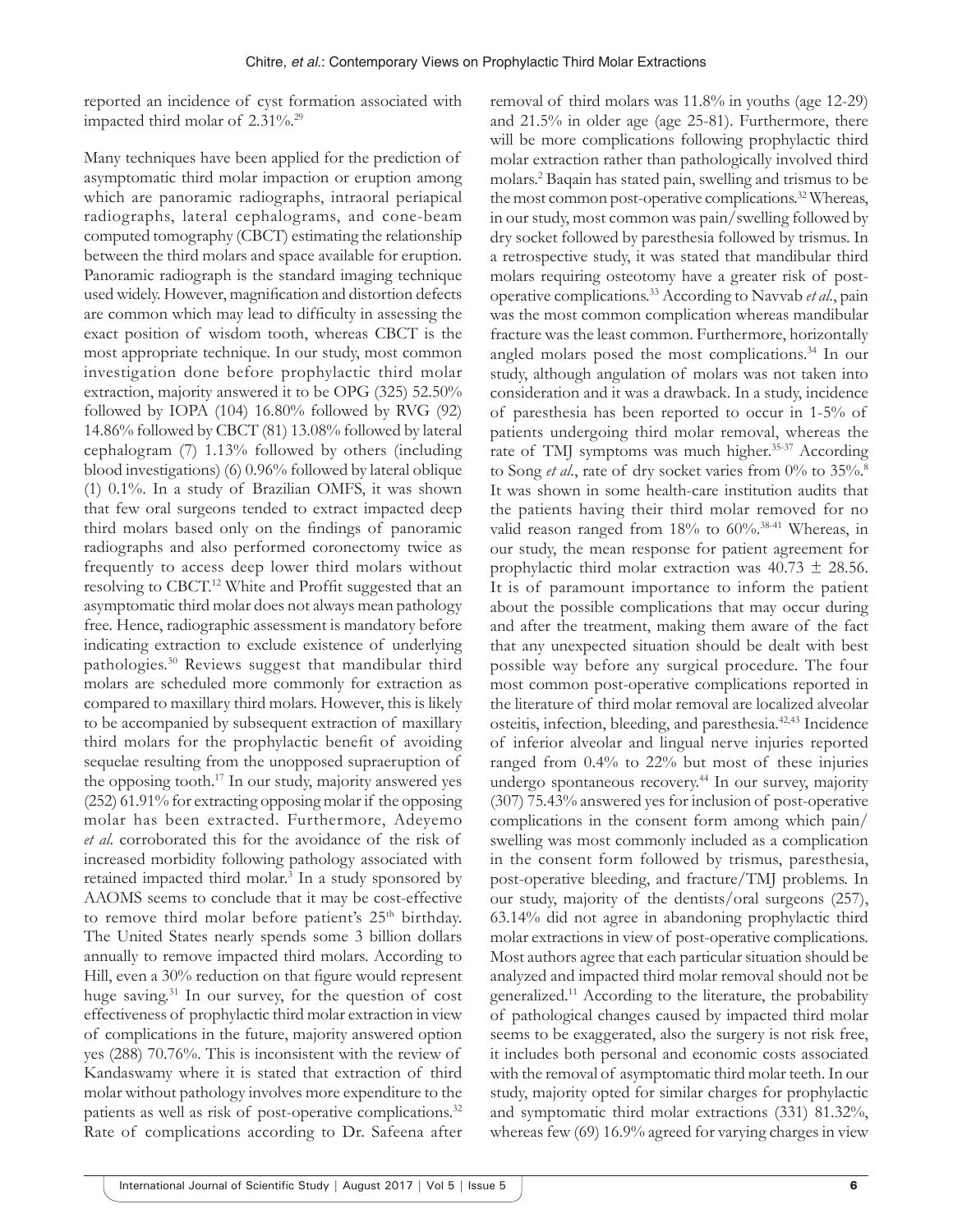of associated complications, underlying pathologies, and requirement of pre-medication and investigations before third molar extractions. Consensus states that extraction of symptomatic and/or diseased third molars is an appropriate treatment; however, prophylactic removal of asymptomatic molars is controversial among practitioners. Although exceptions should be recognized, the elective removal of asymptomatic third molars limits the establishment of pathology and minimizes adverse outcomes. In our study, majority (317) 77.88% considered prophylactic extraction of third molars to be a justified procedure, however, (74) 18.18% disagreed and (16) 3.93% did not respond.

#### **CONCLUSION**

The dentists should have a greater scientific foundation from a clinical standpoint in the decision-making process regarding prophylactic third molar extraction. Our charge, as dentists, is to thoroughly assess the patient's unique circumstances, to educate our patients on their condition, utilize the existing evidence, and to provide our best advice and care for the management of the particular oral condition.45

#### REFERENCES

- 1. American Association of Oral and Maxillofacial Surgeons. Statements by the American association of oral and maxillofacial surgeons concerning the management of selected clinical conditions and associated clinical procedures: The management of impacted third molar teeth. Rosemont, III: American Association of Oral and Maxillofacial Surgeons; 2007.
- 2. Najmuddin M. Prophylactic extraction of impacted third molars: A review. Dentistry 1996;44:310-20.
- 3. Adeyemo WL, Ladeinde AL, Olugbemiga MM. Prophylactic surgical removal of impacted third molars: Contemporary views. Pak Oral Dent J 2005;25:11-4.
- 4. Blondeau F, Daniel NG. Extraction of impacted mandibular third molars: Postoperative complications and their risk factors. J Can Dent Assoc 2007;73:325.
- 5. von Wowern N, Nielsen HO. The fate of impacted lower third molars after the age of 20. A four-year clinical follow-up. Int J Oral Maxillofac Surg 1989;18:277-80.
- 6. Schulhof RJ. Third molars and orthodontic diagnosis. J Clin Orthod 1976;10:272-81.
- 7. Cunha-Cruz J, Rothen M, Spiekerman C, Drangsholt M, McClellan L, Huang GJ, *et al*. Recommendations for third molar removal: A practicebased cohort study. Am J Public Health 2014;104:735-43.
- 8. Song F, Landes DP, Glenny AM, Sheldon TA. Prophylactic removal of impacted third molars: An assessment of published reviews. Br Dent J 1997;182:339-46.
- 9. Knutsson K, Brehmer B, Lysell L, Rohlin M. General dental practitioners' evaluation of the need for extraction of asymptomatic mandibular third molars. Community Dent Oral Epidemiol 1992;20:347-50.
- 10. Knutsson K, Brehmer B, Lysell L, Rohlin M. Asymptomatic mandibular third molars: Oral surgeons' judgment of the need for extraction. J Oral Maxillofac Surg 1992;50:329-33.
- 11. Fuster Torres MA, Gargallo Albiol J, Berini Aytés L, Gay Escoda C. Evaluation of the indication for surgical extraction of third molars according to the oral surgeon and the primary care dentist. Experience in the master of oral surgery and implantology at barcelona university dental school. Med Oral Patol Oral Cir Bucal 2008;13:E499-504.
- 12. Camargo IB, Melo AR, Fernandes AV, Cunningham LL Jr, Laureano Filho JR, Van Sickels JE, *et al.* Decision making in third molar surgery: A survey of Brazilian oral and maxillofacial surgeons. Int Dent J 2015;65:169-77.
- 13. Brickley MR, Shepherd JP. An investigation of the rationality of lower third molar removal, based on USA National Institutes of Health criteria. Br Dent J 1996;180:249-54.
- 14. Dhanrajani P, Smith M. Lower third molars. Natl J Maxillofac Surg  $2014.5.245$
- 15. Siddiqui SR, Agrawal S, Monga HS, Gaur A. Prophylactic removal of the third molars: Justified or not. J Int Oral Health 2015;7:132-5.
- 16. Alling CC, Alling RD. Indications for management of impacted teeth. In: Alling CC, Helfrick JF, Alling RD, editors. Impacted Teeth. Philadelphia, PA: W.B. Saunders; 1993. p. 49-54.
- 17. Godfrey K. Prophylactic removal of asymptomatic third molars: A review. Aust Dent J 1999;44:233-7.
- 18. Adeyemo WL. Do pathologies associated with impacted lower third molars justify prophylactic removal? A critical review of the literature. Oral Surg Oral Med Oral Pathol Oral Radiol Endod 2006;102:448-52.
- 19. Knutsson K, Lysell L, Rohlin M, Brickley M, Shepherd JP. Comparison of decisions regarding prophylactic removal of mandibular third molars in Sweden and Wales. Br Dent J 2001;190:198-202.
- 20. Friedman JW. The prophylactic extraction of third molars: A public health hazard. Am J Public Health 2007;97:1554-9.
- 21. Stanley HR, Alattar M, Collett WK, Stringfellow HR Jr, Spiegel EH. Pathological sequelae of 'neglected' impacted third molars. J Oral Pathol 1988;17:113-7.
- 22. Leonard MS. Removing third molars: A review for the general practitioner. J Am Dent Assoc 1992;123:77-8, 81-2, 85-6.
- 23. Costa MG, Pazzini CA, Pantuzo MC, Jorge ML, Marques LS. Is there justification for prophylactic extraction of third molars? A systematic review. Braz Oral Res 2013;27:183-8.
- 24. Yadav P, Pruthi PJ, Nawal RR, Talwar S, Verma M. Saving the 2nd molar from the 3rd is it really the guilt of the tilt? J Clin Diagn Res 2016;10:ZC17-9.
- 25. Daley TD. Third molar prophylactic extraction: A review and analysis of the literature. Gen Dent 1996;44:310-20.
- 26. Normando D. Third molars: To extract or not to extract? Dental Press J Orthod 2015;20:17-8.
- 27. Kandasamy S, Rinchuse DJ, Rinchuse DJ. The wisdom behind third molar extractions. Aust Dent J 2009;54:284-92.
- 28. Lindqvist B, Thilander B. Extraction of third molars in cases of anticipated crowding in the lower jaw. Am J Orthod 1982;81:130-9.
- 29. Shafer WG, Hine MK, Levy BM. A Textbook of Oral Pathology. 4<sup>th</sup> ed. Philadelphia, PA: W.B. Saunders Company; 1983. p. 260.
- 30. White RP Jr, Proffit WR. Evaluation and management of asymptomatic third molars: Lack of symptoms does not equate to lack of pathology. Am J Orthod Dentofacial Orthop 2011;140:10-6.
- 31. Hill CM. Removal of asymptomatic third molars: An opposing view. J Oral Maxillofac Surg 2006;64:1816-20.
- 32. Baqain ZH. Avoiding morbidities in third molar surgery: Current practice. Hard Tissue 2012;1:10.
- 33. Contar CM, de Oliveira P, Kanegusuku K, Berticelli RD, Azevedo-Alanis LR, Machado MA. Complications in third molar removal: A retrospective study of 588 patients. Med Oral Patol Oral Cir Bucal 2010;15:e74-8.
- 34. Azam AN, Ezoddini F, Khalesi M, Gholami L, Momtaz A. Evaluation of the complications after mandibular third molar surgical extraction. Avicenna J Dent Res 2000;2:29-34.
- 35. Osborn TP, Frederickson G Jr, Small IA, Torgerson TS. A prospective study of complications related to mandibular third molar surgery. J Oral Maxillofac Surg 1985;43:767-9.
- 36. Bruce RA, Frederickson GC, Small GS. Age of patients and morbidity associated with mandibular third molar surgery. J Am Dent Assoc 1980;101:240-5.
- 37. Goldberg MH, Nemarich AN, Marco WP 2<sup>nd</sup>. Complications after mandibular third molar surgery: A statistical analysis of 500 consecutive procedures in private practice. J Am Dent Assoc 1985;111:277-9.
- 38. Mettes DT, Nienhuijs MM, van der Sanden WJ, Verdonschot EH, Plasschaert A. Interventions for treating asymptomatic impacted wisdom teeth in adolescents and adults. Cochrane Librar 2005;2:1-18.
- 39. Dunne CM, Goodall CA, Leitch JA, Russell DI. Removal of third molars in